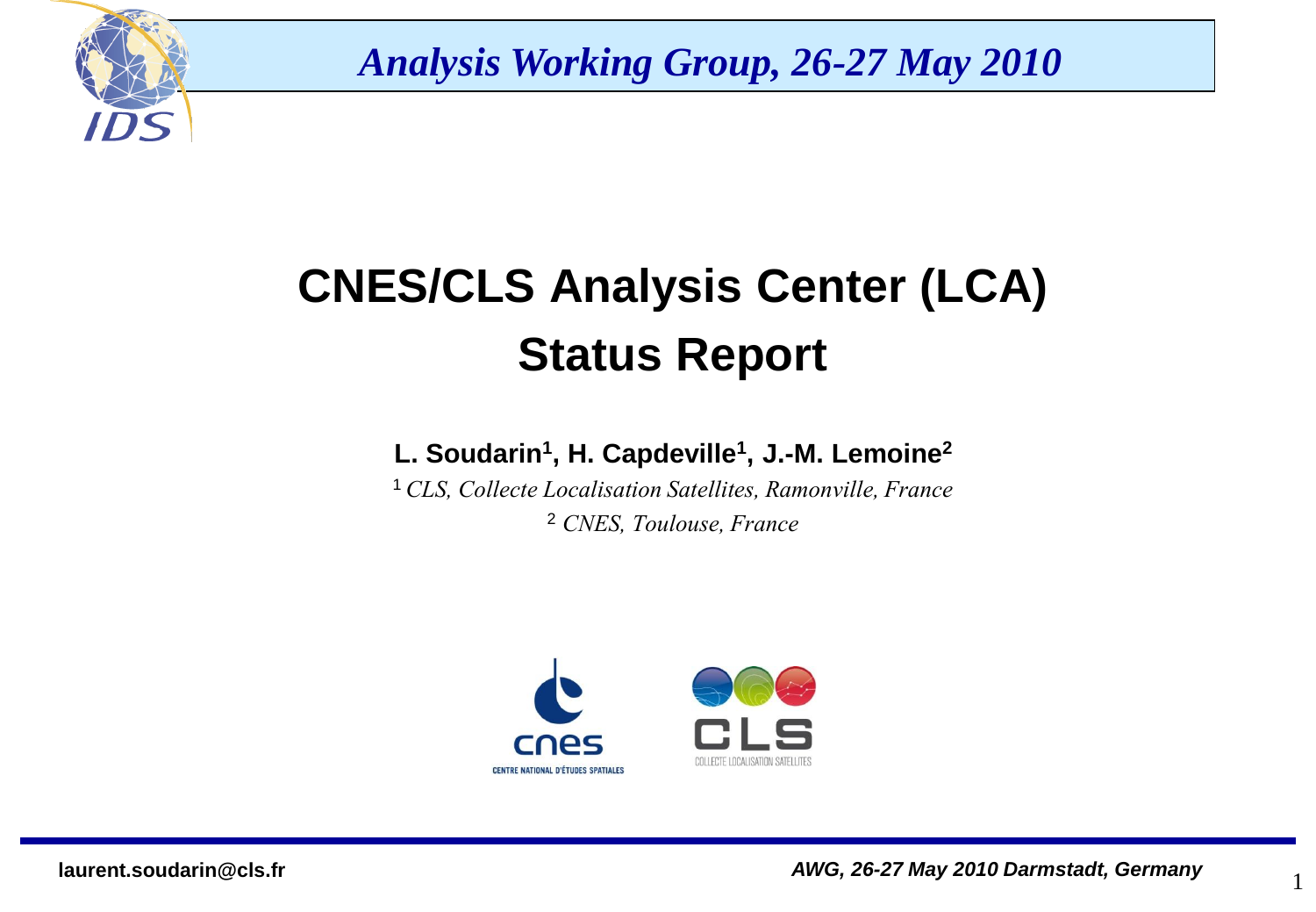# **Data analysis**

 1993/01 – 2008/12  $\rightarrow$  Icawd24 for IDS-3

> Mean weekly atmospheric loading effect removed a posteriori EIGEN-GL04S with drift terms

2009

 $\rightarrow$ Icawd24 w/o Jason2 / Icawd26 with Jason2 (new iono correction)

No atmospheric loading correction EIGEN-GL04S with drift terms

 $\cdot$  2010

 $\rightarrow$  January – March in validation step.

No atmospheric loading correction EIGEN-GL04S w/o drift terms except for C20, C30, C40, C21, S21 (IERS standard values)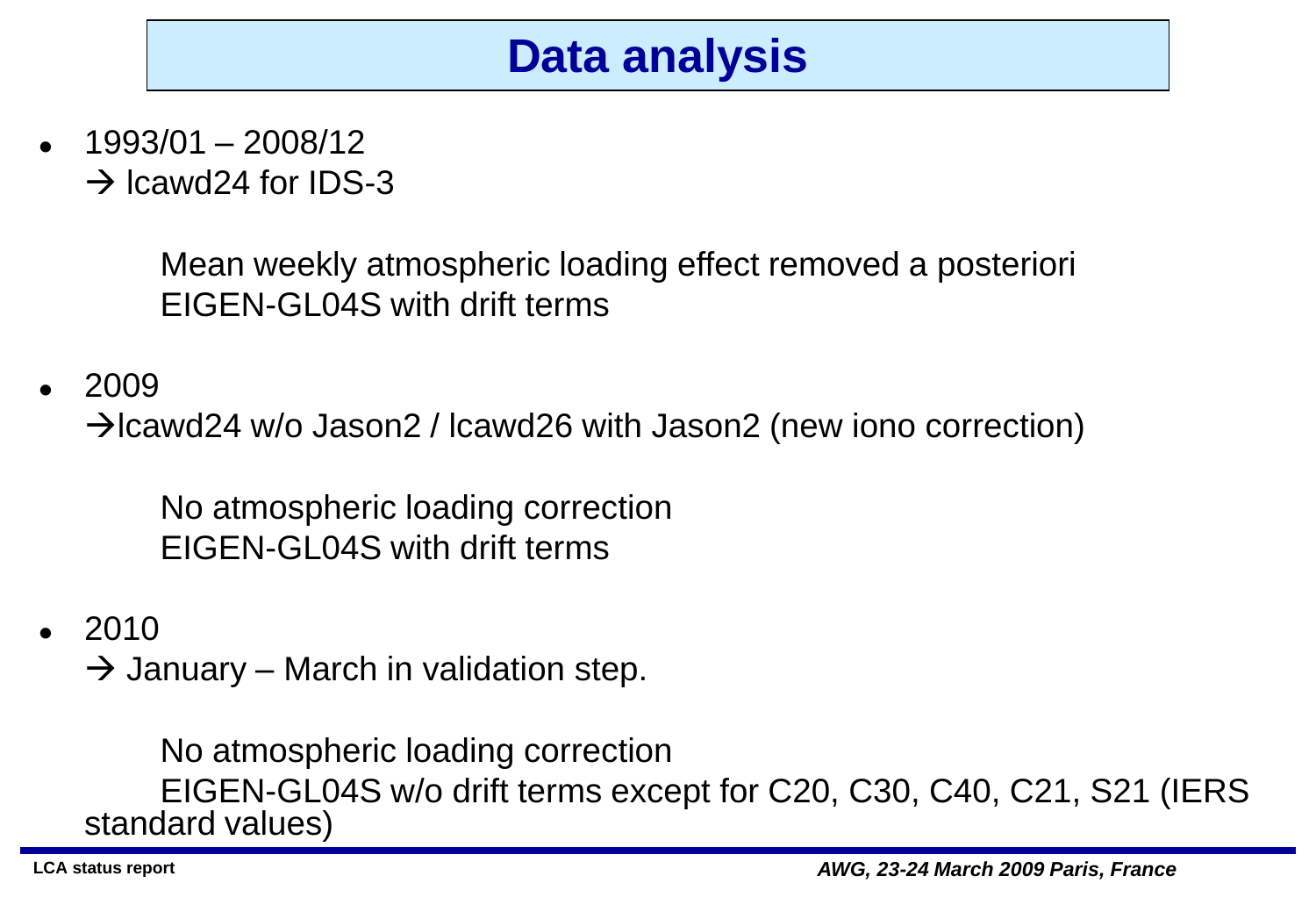## **Current processing: Post-fit residuals**

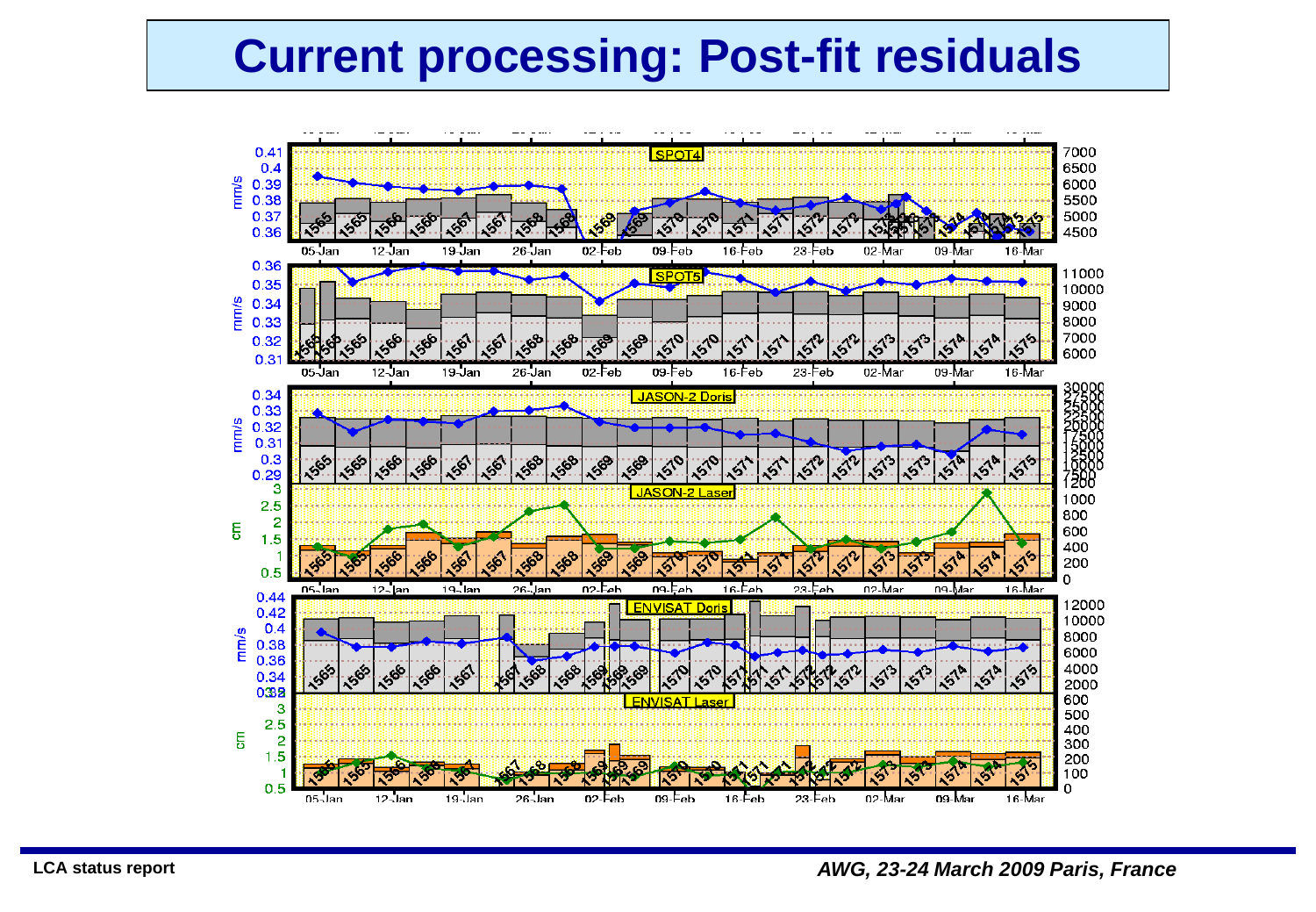### **Scale factor vs DPOD2005**



*Jason2 with old file version (v1) including a bad ionospheric correction The 3 ppb effect is removed with the good ionospheric correction (v2)*

**LCA status report** *AWG, 23-24 March 2009 Paris, France*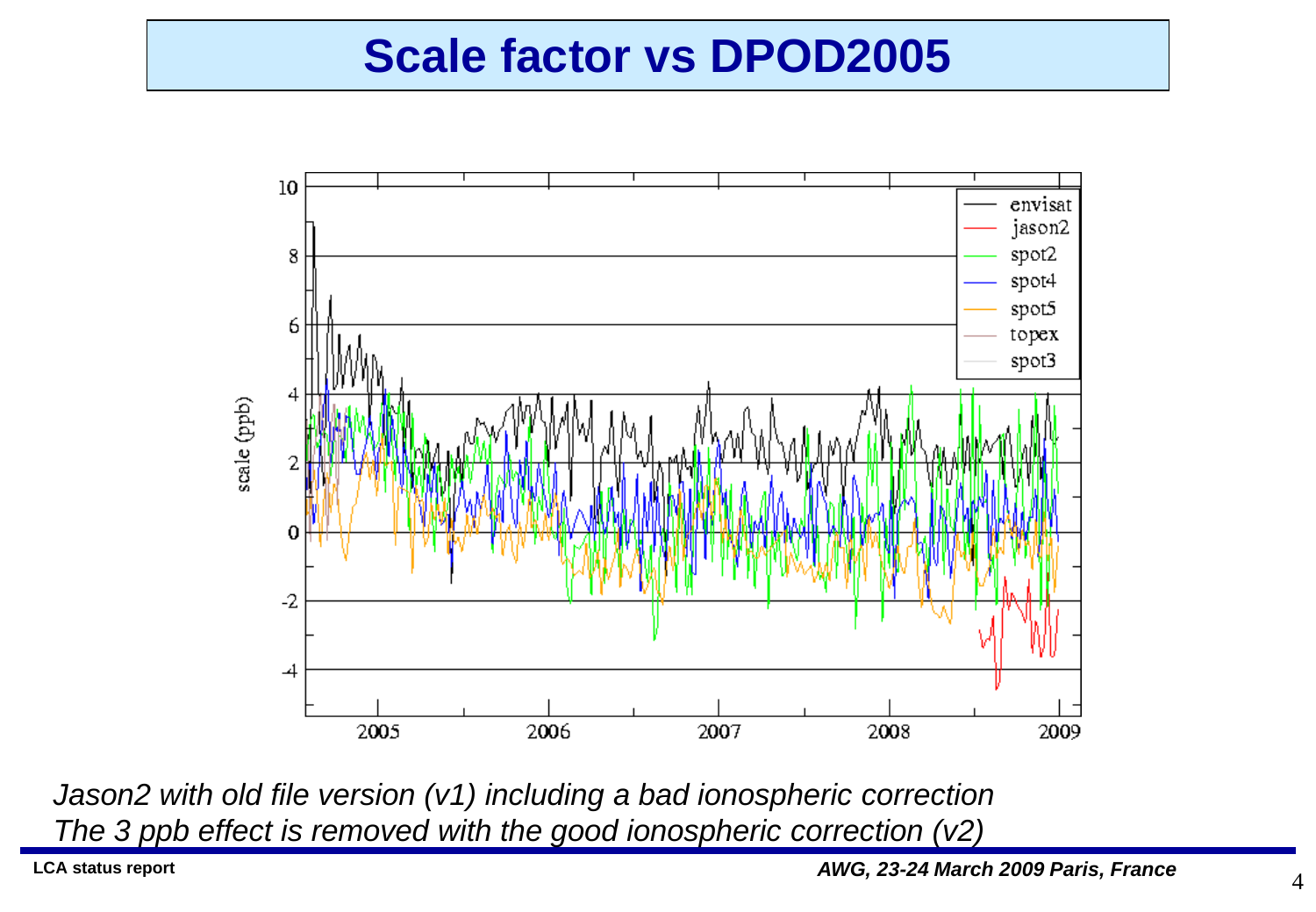# **Open issue: 118d TZ signal**

### Check the attitude model for Topex, Jason1&2 attitude: Comparison « centre of phase » orbit – « centre of mass » orbit for Jason2